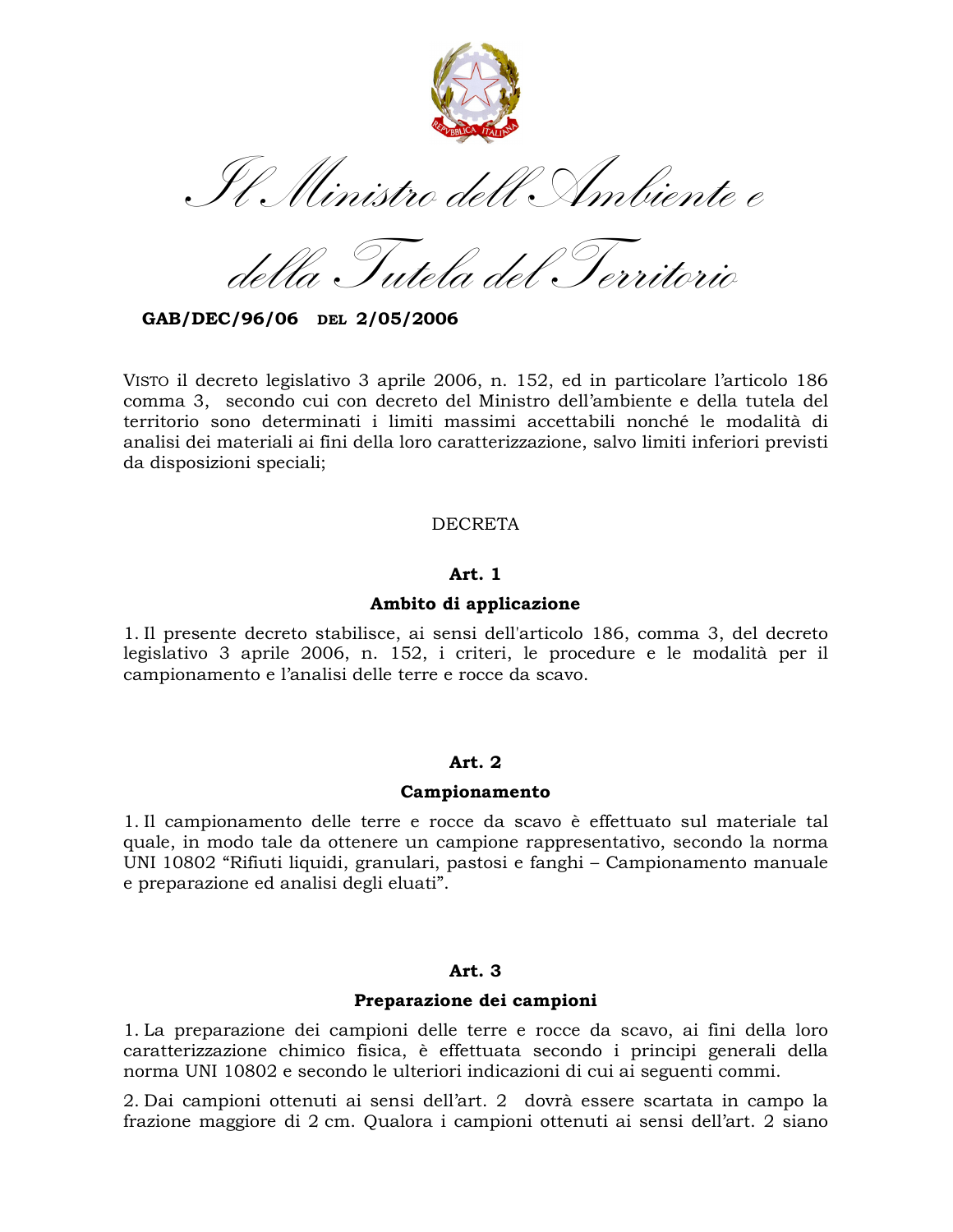costituiti da materiale in breccia nel quale l'aliquota di granulometria inferiore a 2 cm sia presente in quantità inferiore all'1% in peso, non sarà necessario procedere all'analisi dei campioni.

3. Le determinazioni analitiche in laboratorio dovranno essere condotte sull'aliquota di granulometria inferiore a 2 mm; qualora l'aliquota di granulometria inferiore a 2mm sia inferiore al 10% in peso, il campione di cui al comma 2 dovrà essere sottoposto ad una riduzione granulometrica tale da assicurare che l'aliquota di granulometria inferiore a 2mm sia almeno pari al 10% in peso. La concentrazione del campione dovrà essere determinata riferendosi alla totalità dei materiali secchi, comprensiva anche dello scheletro.

4. Quanto riportato nell'Appendice A "Prove di eluizione (prova di conformità) per rifiuti granulari e monolitici di forma regolare e irregolare" della norma UNI 10802 non si applica alle terre e rocce da scavo.

## Art. 4

### Determinazioni analitiche

1. Le analisi di laboratorio sui campioni ottenuti ai sensi dell'art. 3, sono effettuate secondo metodiche standardizzate o riconosciute valide a livello nazionale, comunitario o internazionale, tali da garantire l'ottenimento di valori 10 volte inferiori rispetto ai valori di concentrazione limite.

2. Quanto riportato nell'Appendice B "Procedimento per la determinazione di analiti negli eluati" della norma UNI 10802 non si applica alle terre e rocce da scavo.

### Art. 5

#### Limiti massimi accettabili

1. La composizione media dell'intera massa campionata ai sensi dell'art. 2 non dovrà presentare una concentrazione di inquinanti superiore ai limiti previsti dalla Tabella 1, colonna B (siti ad uso commerciale e industriale), dell'Allegato 5 del Titolo V della parte quarta del decreto legislativo 3 aprile 2006, n. 152.

2. Qualora le terre e rocce da scavo di cui all'art. 1 siano destinate a reinterri o riempimenti di siti ad uso verde pubblico, privato e residenziale, ovvero alla realizzazione di rilevati in tali siti, e la composizione media dell'intera massa campionata ai sensi dell'art. 2 presenti una concentrazione di inquinanti superiore ai limiti previsti dalla Tabella 1, colonna A, dell'Allegato 5 del Titolo V della parte quarta del decreto legislativo 3 aprile 2006, n. 152, l'utilizzo delle terre e rocce da scavo nei siti di cui sopra potrà essere consentita, a condizione che venga effettuata un'analisi di rischio sito-specifica secondo i criteri di cui all'allegato 1 del Titolo V della parte quarta del decreto legislativo 3 aprile 2006, n. 152 e che gli esiti di tale analisi dimostrino che la concentrazione dei contaminanti presenti nelle terre e rocce da scavo sia inferiore alla concentrazione soglia di rischio del sito al quale esse siano destinate. Copia del documento di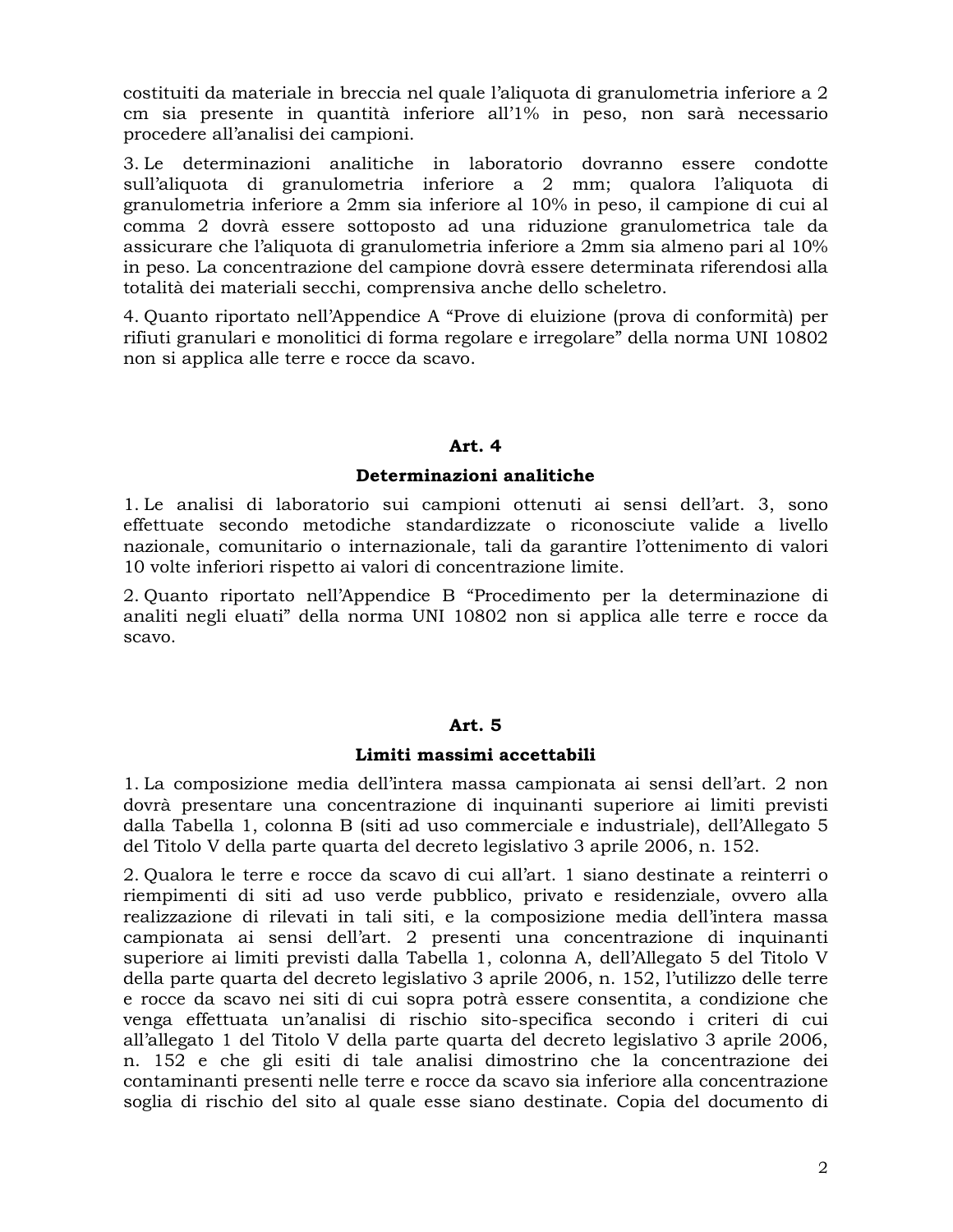analisi di rischio sito-specifica è allegata alla richiesta di riutilizzo di cui all'art. 186, comma 7, del decreto legislativo 3 aprile 2006, n. 152.

3. Sino all'emanazione del regolamento di cui all'art. 241 del decreto legislativo 3 aprile 2006, n. 152, per le terre e rocce da scavo di cui all'art. 1 destinate a reinterri o riempimenti di aree destinate alla produzione agricola e all'allevamento, ovvero alla realizzazione di rilevati in tali aree, si applica quanto previsto dal comma 1.

### Art.  $6$

### Periodicità delle analisi

1. Le attività di cui agli articoli 2, 3 e 4 sono effettuate, a cura ed onere del soggetto che esegue i lavori dai quali hanno origine le terre e le rocce di cui all'art. 1, o del committente, almeno in occasione della prima produzione di tali materiali e, successivamente, ogni qual volta si verifichino variazioni del processo di produzione o della natura degli stessi.

# Art. 7

### Significato delle «Trasformazioni preliminari» di cui all'articolo 186, comma 1 del decreto legislativo 3 aprile 2006, n. 152

1. Le parole «trasformazioni preliminari» di cui all'articolo 186, comma 1, del decreto legislativo 3 aprile 2006, n. 152, si interpretano nel senso di "qualsiasi comportamento unicamente finalizzato ad alterare il contenuto medio degli inquinanti di un ammasso di terre e rocce da scavo".

2. A tal fine l'attività di vagliatura delle terre e rocce da scavo, nel caso in cui sia unicamente finalizzata ad ottenere da un unico ammasso originario, due ammassi aventi percentuali di inquinanti diverse rispetto a quelle dell'ammasso originario, è da considerarsi una trasformazione preliminare ai sensi e per gli effetti dell'articolo 186, comma 1 del decreto legislativo 3 aprile 2006, n. 152.

3. Nella fattispecie di terre e rocce da scavo entrate in contatto con l'acqua, l'attività di essiccazione mediante stendimento al suolo ed evaporazione, non è invece da considerarsi una trasformazione preliminare ai sensi e per gli effetti dell'articolo 186, comma 1 del decreto legislativo 3 aprile 2006, n. 152.

4. Quanto stabilito nel precedente comma del presente articolo si applica anche nel caso di terre e rocce da scavo che per essere riutilizzate necessitano, per esigenze tecniche e strutturali, di un procedimento di stabilizzazione mediante trattamento a calce.

5. Non sono altresì considerate trasformazioni preliminari, ai sensi e per gli effetti dell'articolo 186, comma 1, del decreto legislativo 3 aprile 2006, n. 152, l'attività di macinatura delle terre e rocce da scavo, nonché anche l'attività di vagliatura a condizione, per quest'ultima, che la medesima non sia finalizzata a modificare la percentuale di inquinanti.